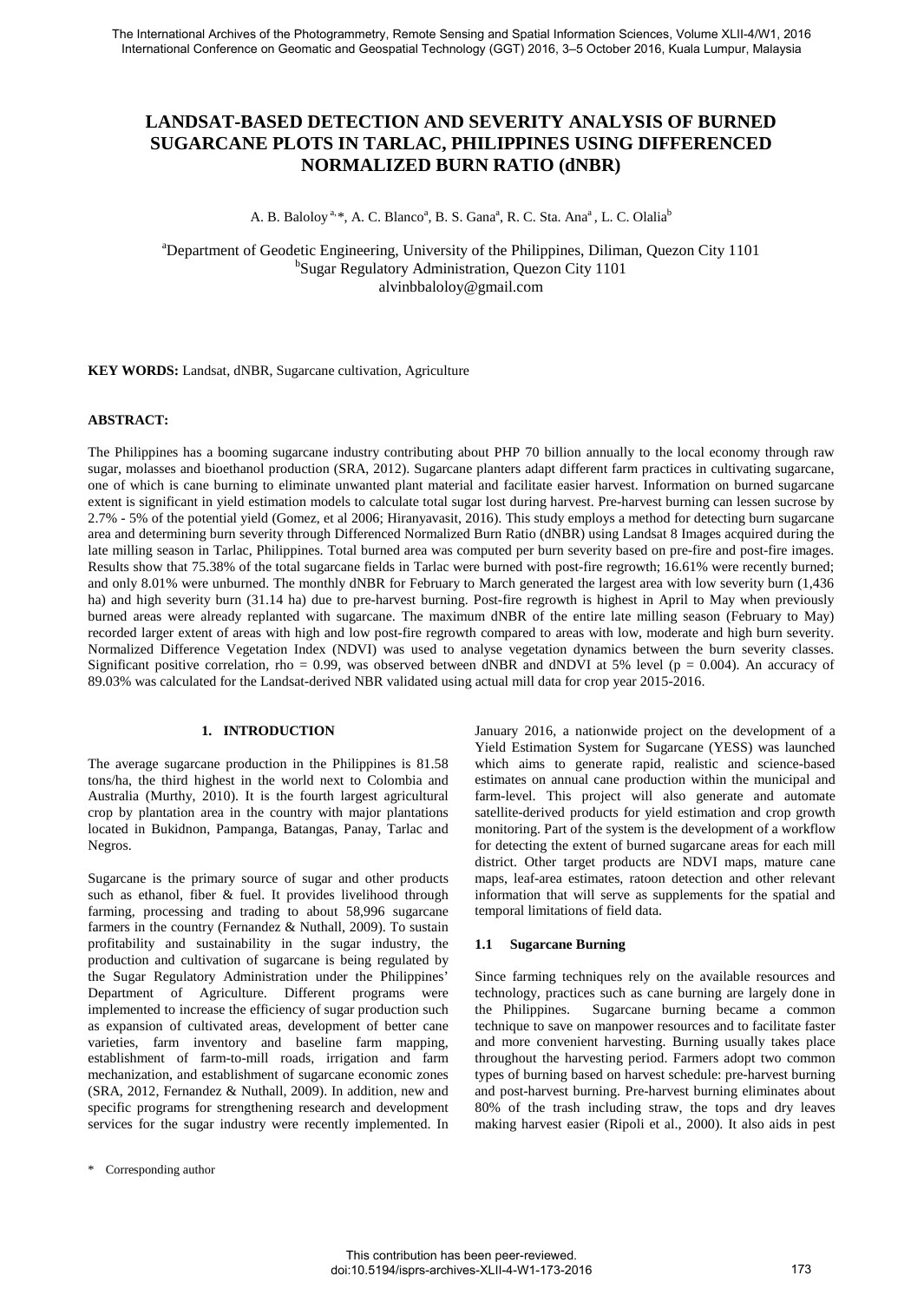control to ensure the safety of workers. Post-fire burning is done to remove the trash and tops generated after harvest and to prepare the land for the next crop year.

Despite some benefits, cane burning can reduce the quantity of sugar recovered from the cane by as much as 5% (Hiranyavasit, 2016). In mill districts like Tarlac, 6% of the measured net weight is automatically deducted to determine the true net weight of burned canes; compared to a standard deduction of 2% for unburned canes (CAT, 1998). Sugar loss from burned cane harvests is mainly due to the burning process, while losses in fresh harvests are due to trash and in-field losses through the primary extractor (Gomez et al., 2006). Total sucrose loss in burned cane is also dependent on the degree of ratoon, with an observed significant higher loss in the third ratoon (Wiedenfeld, 2009).

## **1.2 Detecting Burned Sugarcane Areas**

Removal of burned cane wastes usually occur within few days after harvest in preparation for the next crop season. Since it is difficult to rapidly detect the total burned area in the field, a satellite-based assessment of burned canes is a good alternative as it provides spatially continuous observation. Similarly, it is useful for mill districts with no existing harvest mode monitoring system. Landsat images can be used to determine burned areas and burn severity. A rapid method for mapping burned areas based on differencing the Normalized Burn Ratio (NBR) of pre- and post-fire images was developed by the National Park Service and the U.S. Geological Survey (Key and Benson, 2006). Near infrared and short wave infrared bands can provide the best contrast to isolate burned vegetation and healthy vegetation (Howard et al., 2002). NBR is a sensitive index that can highlight these burned areas using Landsat imagery. The formula for NBR is very similar to that of NDVI except that it uses near-infrared (NIR) and the short-wave infrared (SWIR) wavelengths (Lopez, 1991; Key and Benson, 2006) as shown in Eq. 1.

$$
NBR = (NIR-SWIR) / (NIR+SWIR)
$$
 (1)

Differenced NBR (dNBR) is computed by subtracting the postfire scene NBR from a pre-fire scene NBR. If there is a dramatic increase in the resulting dNBR, that pixel is identified as potentially burned (Hart, 2015). The range of dNBR values within a fire perimeter is expressed as an index of burn severity. Burn severity refers to the magnitude of cumulative after-fire effects to an ecological community. In this study, we detected the burned sugarcane plots in Tarlac for the crop year 2015- 2016 using Landsat 8 images and adapted Key and Benson's burn severity classification (Key and Benson, 2006) to describe and analyze the burned pixels within the sugarcane plots.

#### **2. STUDY AREA**

Tarlac is one of the largest sugarcane milling districts in the Philippines, with a total sugar production of 837,467 lkg in crop year 2015-2016. It is a province located in the Central Luzon region of the country, covering a total land area of 2,736.6 km². The eastern part of Tarlac is a plain while western Tarlac is hilly to mountainous (Figure 1). With a dominantly agriculture-based economy, the principal cultivated crops are rice and sugarcane. This study focused only on the 10,785 ha validated sugarcane plots in Tarlac mill district.

## **3. DATASETS**

A total of four Landsat 8 images were downloaded through the United States Geological Survey (USGS) Global Visualization Viewer (http://earthexplorer.usgs.gov/) and served as the primary source of data. The scene covering the entire Tarlac is located in path 116 and row 49. A summary of pre-fire and post-fire images is shown in Table 1. All downloaded Landsat scenes were pre-processed and registered to UTM projection, WGS84 datum.

| <b>NBRID</b>  | Pre-fire date | Post-fire date |  |
|---------------|---------------|----------------|--|
| Feb to Mar    | 02/13/16      | 03/16/16       |  |
| Mar to Apr    | 03/16/16      | 04/17/16       |  |
| Apr to May    | 04/17/16      | 05/19/16       |  |
| Feb to May    | 02/13/16      | 05/19/16       |  |
| (Maximum NBR) |               |                |  |

Table 1. Summary of Landsat 8 Images

The second Landsat image per month was selected except for February as the first Landsat image that month had lower cloud cover. The duration from February to May encompasses the late milling season activities in Tarlac.



Figure 1. Landsat 8 Operational Land Imager (OLI) satellite image (February 13, 2016) of Tarlac, Philippines.

## **4. METHODS**

#### **4.1 Generation of dNBR images**

The Landsat OLI bands must be converted first to Top of Atmosphere (TOA) reflectance using radiometric rescaling coefficients as shown in equation 2 (USGS; Barbosa et al., 2000; Schroeder et al., 2015). TOA reflectance allows direct comparison between NBR images with or without atmospheric normalization due to the mathematical ratioing applied in NBR (Key and Benson, 2006; Esquin et al., 2008).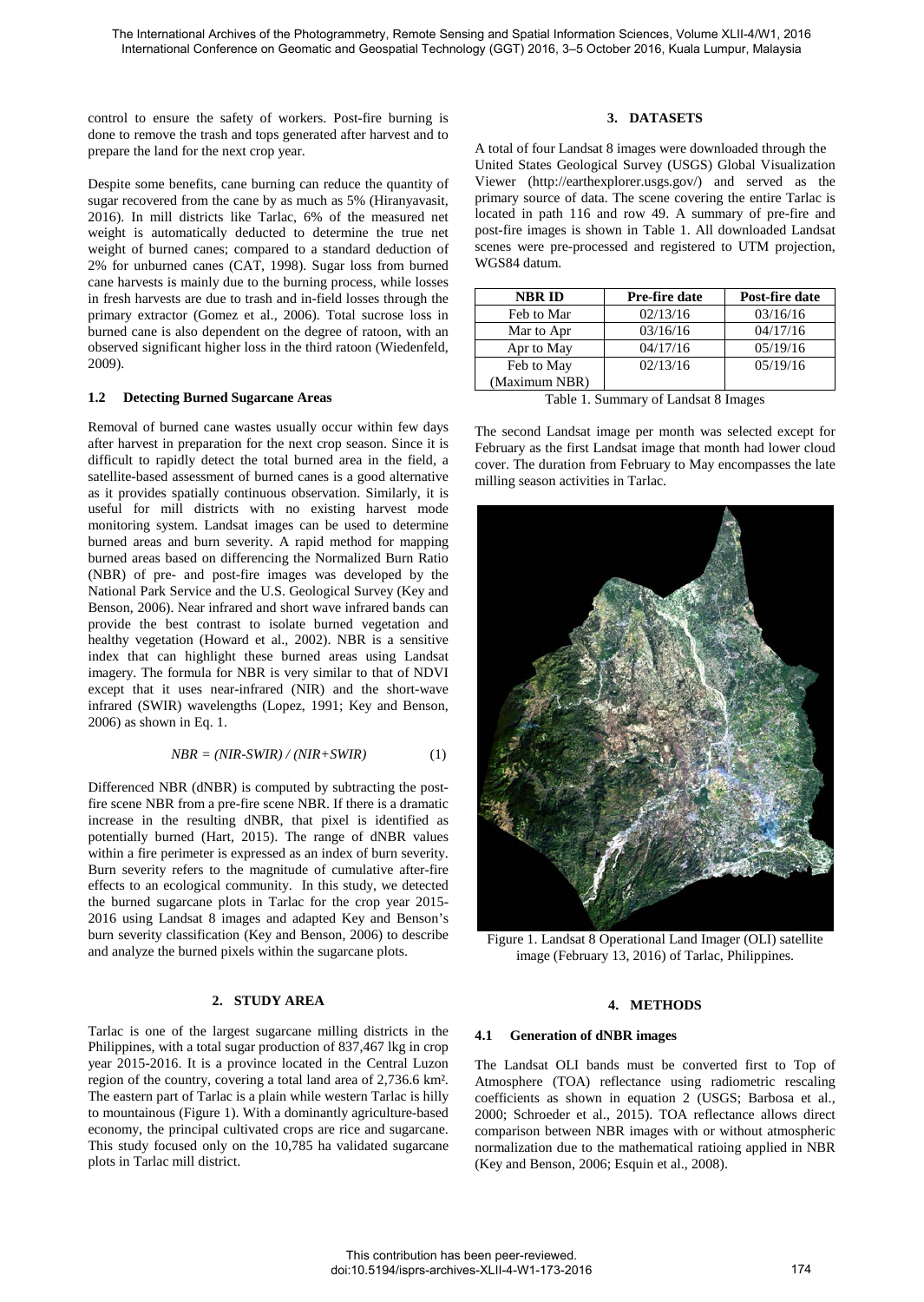$$
\rho \lambda' = M \rho Qcal + A \rho \tag{2}
$$

where  $\rho \lambda' = \text{TOA planetary reflectance}$ 

- $M\rho$  = band-specific multiplicative rescaling factor
- $A\rho$  = band-specific additive rescaling factor

 Qcal = quantized and calibrated standard product pixel value

NBR was computed using Equation 1 with TOA NIR and SWIR bands as the inputs. The dNBR was computed using Equation 3.

$$
dNBR = NBR_{pre} - NBR_{post} \tag{3}
$$

Monthly dNBR was generated for each two consecutive months (pre-fire and post fire); while maximum dNBR was obtained by subtracting the NBR of the earliest available Landsat image from the latest Landsat image. The dNBR values were expressed as burn severity using the index by Key and Benson (2006) with classification range shown in Table 2. The higher the dNBR value, the higher is the burn severity of the source pixel.

| dNBR               | <b>Burn Severity Class</b> |  |
|--------------------|----------------------------|--|
| $<-0.25$           | High post-fire regrowth    |  |
| $-0.25$ to $-0.10$ | Low post-fire regrowth     |  |
| $-0.10$ to $0.10$  | Unburned                   |  |
| $0.10$ to $0.27$   | Low severity               |  |
| $0.27$ to $0.44$   | Moderate-low severity      |  |
| 0.44 to 0.66       | Moderate-high severity     |  |
| > 0.66             | High severity              |  |

Table 2. Burn Severity Classes (from Key and Benson, 2006)

## **4.2 Analysis and Accuracy Assessment**

The resulting dNBR images were clipped using the validated sugarcane plots shapefile. Plots with hazy and cloudy pixels were deleted to avoid confusion in the dNBR values (Hart, 2015). The responses of NIR and SWIR bands to burning were analysed using sample burned plots. The total area of monthly and maximum dNBR was calculated per burn severity to determine the scope and trend of burning throughout the milling season. Monthly Normalized Difference Vegetation Index (NDVI) images were generated to compare the relative amount of vegetation when fire has low, moderate or high severity, and if regrowth and unburned areas were detected. The required bands for NDVI are band 4 (red) and band 5 (SWIR), both obtained from the FLAASH (Fast Line-of-sight Atmospheric Analysis of Spectral Hypercubes) corrected Landsat 8 images.

To extract the change in vegetation per burn severity, differenced NDVI (dNDVI) was calculated by subtracting the NDVI of post-fire images from the NDVI of pre-fire images. The trend of maximum dNDVI and dNBR (Feb to May) images were compared. Actual mill data on the milled burned and fresh canes during the study period were obtained from Tarlac Mill District Office (Central Azucarera de Tarlac) which served as the validation data for the results. Due to limitations in mill data, accuracy assessment was done between three classes: (1) burned sugarcane, (2) fresh or unburned, and (3) mixed, when both burned and unburned canes detected within a single plot.

## **5. RESULTS**

Analysis of dNBR input bands from pre-fire to post-fire shows that values of Band 4 (NIR) generally decreases while Band 7

(SWIR) increases in the presence of fire (Figure 2). The opposite responses of these two bands provide the best contrast in distinguishing burned from unburned plots (Howard et al., 2002; Key and Benson, 2006). Using sample high-severity burned plots in the Feb to May dNBR, the SWIR band reflectance generated an average increase of 0.098 while NIR band showed an average decline of 8.627.



Figure 2. Change in band reflectance of NIR and SWIR between pre-fire and post-fire images of sample burned plots in Tarlac.

Burn Severity map produced using the maximum dNBR was classified into high, moderate-high, moderate-low and low severity; low and high post-fire regrowth; and unburned (Figure 4). The occurrence of low and moderate to low burns were seen throughout the entire study area (Figure 4A) while moderate to high severity burns were mostly concentrated in the northern portion (Figure 4B). Among the severity classes, 'low severity burn' has the highest burn extent (1,004.76 ha) followed by 'moderate to low severity burn' (491.94 ha) (Figure 3, February to May). Area observed with high severity burn recorded the lowest area with only 1.8 ha. Overall, only 8.01% of the total cultivated sugarcane area in Tarlac were unburned (792.54 ha) while 75.38% (7,452 ha) exhibited vegetation regrowth from previous burning activities, including those burned in the early and middle milling season.



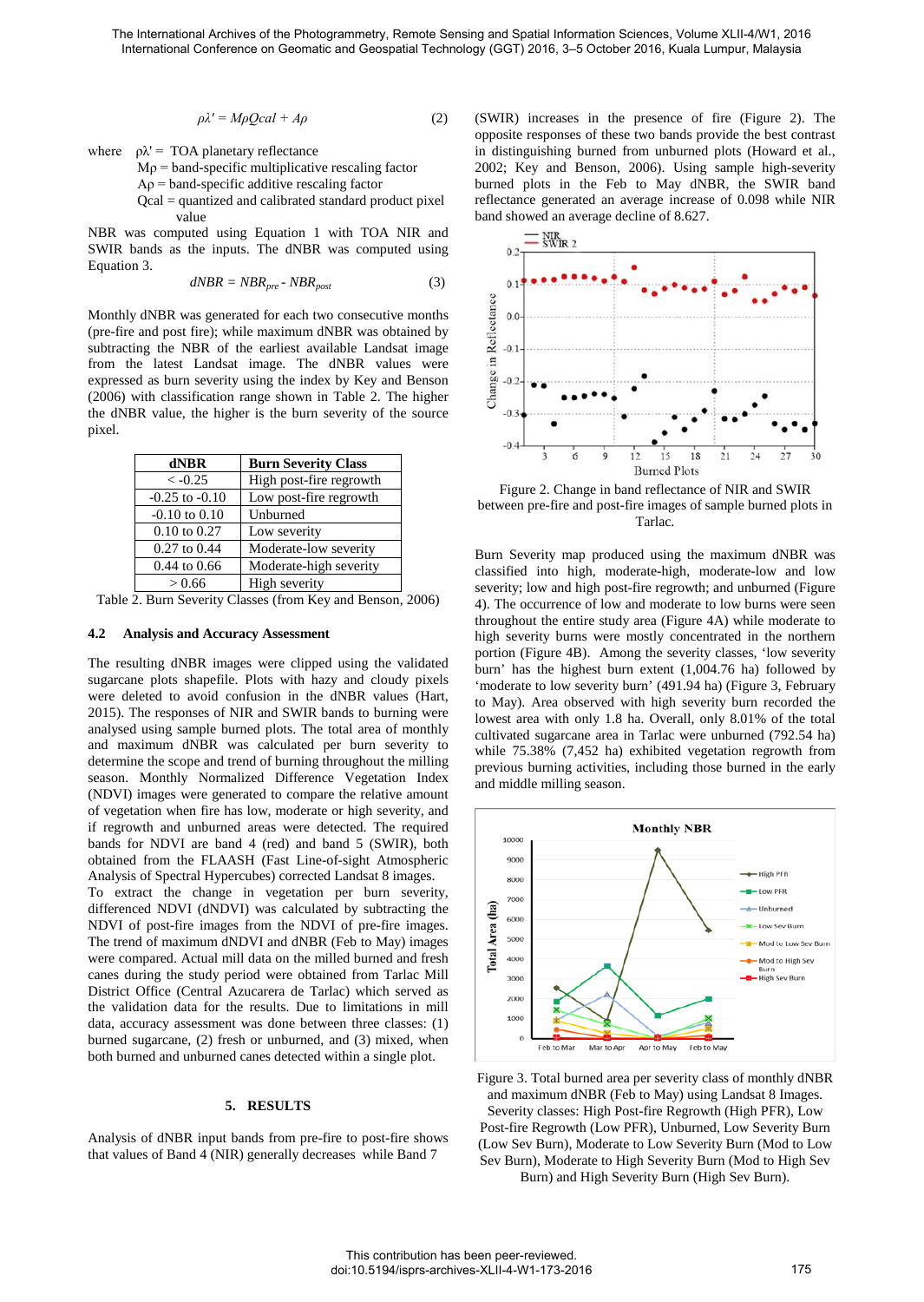

Figure 4. Burn Severity maps of Feb to May dNBR for (A) the entire Tarlac; zoomed in images of (B) San Manuel in the north, (C) La Paz and Concepcion in the south and (D) Paniqui and Ramos in the middle portion of Tarlac. The black outlines are the plot-level field-validated sugarcane boundaries by SRA.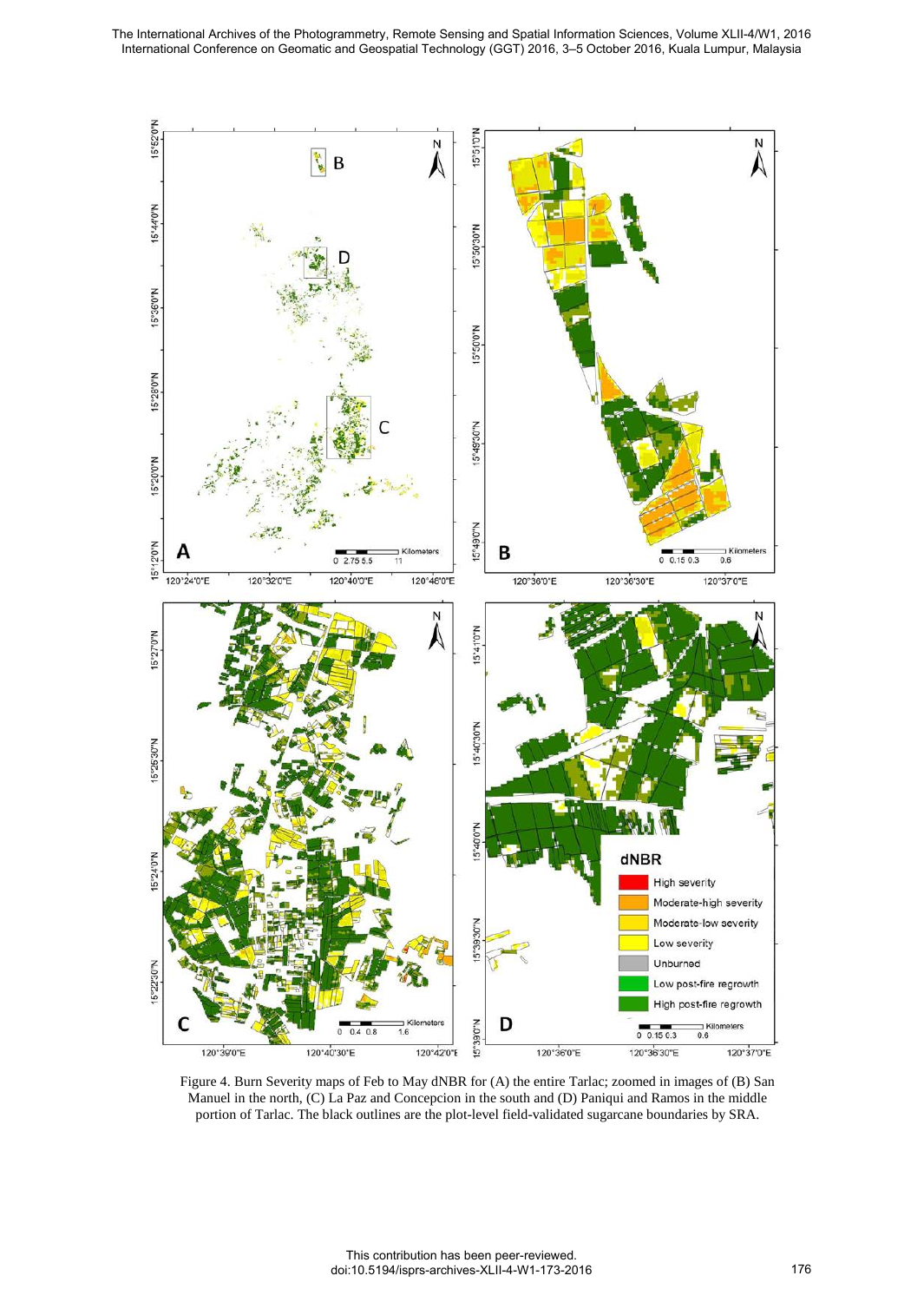Monthly dNBR was generated to determine the specific month when a certain severity class was dominant. The trend of burned area per severity varies per month as shown in Figure 3.

The dNDVI was used to determine the effect of burn severity to vegetation greenness and dynamics. The sensitivity of dNBR and dNDVI in burn detection were then compared. Spearman's rho correlation revealed that the decline in NDVI due to burning is positively correlated with the burn severity class (rho=0.99) with p-value of 0.0004 at 5% significance level (Figure 5, Figure 6). Highest mean NDVI loss was 0.701, recorded in Feb to Mar (Figure 5) within a high-severity burned area.



Figure 5. Monthly mean dNDVI values per burn severity class



Figure 6. Feb to May mean dNBR and mean dNDVI in Tarlac showing positive correlation ( $p = 0.004$ ) between indices.

Every milled cane in Tarlac was tagged with data such as date of arrival, measured total weight and method of harvest (burned or fresh). One hundred fifty-five (155) unique plots were obtained from the mill data to validate the generated dNBR maps in the late harvest season of crop year 2015-2016. Three classes were considered: (1) burned cane, (2) fresh or unburned and (3) mixed (see Table 3). Only mill data within the study period (late milling season) were considered for comparison with the dNBR results. Detected burned sugarcane within the validated plots ranged from low to high severity.

Overall accuracy for the Landsat-based burn detection was 89.03% (Table 3). In isolating the burned area from fresh and mixed harvest methods, 90% and 98.43% were obtained for producer's and user's accuracy, respectively. The latter is the highest percentage for user's accuracy among the three classes.

| Confusion<br>Matrix    |               | Mill Reference Data (2016) |                |                | Row   | User's   |
|------------------------|---------------|----------------------------|----------------|----------------|-------|----------|
|                        |               | <b>Burned</b>              | Fresh          | <b>Mixed</b>   | Total | Accuracy |
| Method of Harvest      | <b>Burned</b> | 126                        | $\theta$       | $\overline{c}$ | 128   | 98.43%   |
|                        | Fresh         | 4                          | $\overline{c}$ | $\theta$       | 6     | 33.33%   |
|                        | <b>Mixed</b>  | 10                         | 1              | 10             | 21    | 47.61%   |
| Column Total           |               | 140                        | 3              | 12             | 155   |          |
| Producer's<br>Accuracy |               | 90 %                       | 66.67<br>$\%$  | 83.33<br>$\%$  |       | 89.03%   |

Table 3. Classification confusion matrix for the Feb-May dNBR

## **6. DISCUSSION**

Landsat 8 images were used to extract spatial information on the extent of burned sugarcane areas in Tarlac, Philippines. Sugarcane is commonly cultivated on large extent with enough dimensions for Landsat-based assessment (Aguiar et al., 2011).

NIR and SWIR bands were used to compute dNBR. The increase in the value of SWIR band due to fire (Figure 2) is due to the added signal of charcoal and ash (Hart, 2015) and the removal of water-retaining vegetation structures; while the decrease in NIR bands is caused by vegetation removal or scorching (Schepers et al., 2014). The burn plots used in Figure 2 were obtained within similar burn severity class (high-severity burn) resulting to small inter-sample variation of SWIR values. The post-fire values of NIR and SWIR bands are dependent on the severity of burn which generates varying amount of charcoal and burned vegetation structures.

It can be observed that the severity of burning is usually consistent within an entire sugarcane plot, and within plots that are adjacent to one another (Figure 4). These plots are commonly owned by a single planter who applies similar intraplot crop management practices. The largest burned areas were recorded (low severity burn) in the early stage of the late milling season in February to March. Within these months, there are remaining mature sugarcanes in the study area and the low severity burns that have taken place can be attributed as pre-harvest burns. As seen on satellite images, pre-harvest burns will register lower severity compared to post-harvest burning since only the lower strata of the sugarcane was burned. This is known as sub-canopy burn, or underburn, which is hardly detectable in satellite imagery but can be reported as low severity burns depending on the density of the upper unburned canopy (Caetano et al., 1995; Medler and Yool, 1999; Rogan and Franklin, 2001). The extent of low severity burn reduced abruptly in Mar to Apr dNBR, while negligibly low severity burns were detected in Apr to May dNBR.

Low and high post-fire regrowth is relatively higher in Apr to May dNBR image (Figure 3). Most planters in Tarlac have already established new plant canes and ratoon prior or within the said months. The rate of vegetation generation is primarily dependent on the severity of previous burn (Delgado et al., 2003) except for annually cultivated areas. Compared to tropical forest regrowth which will take six years to over a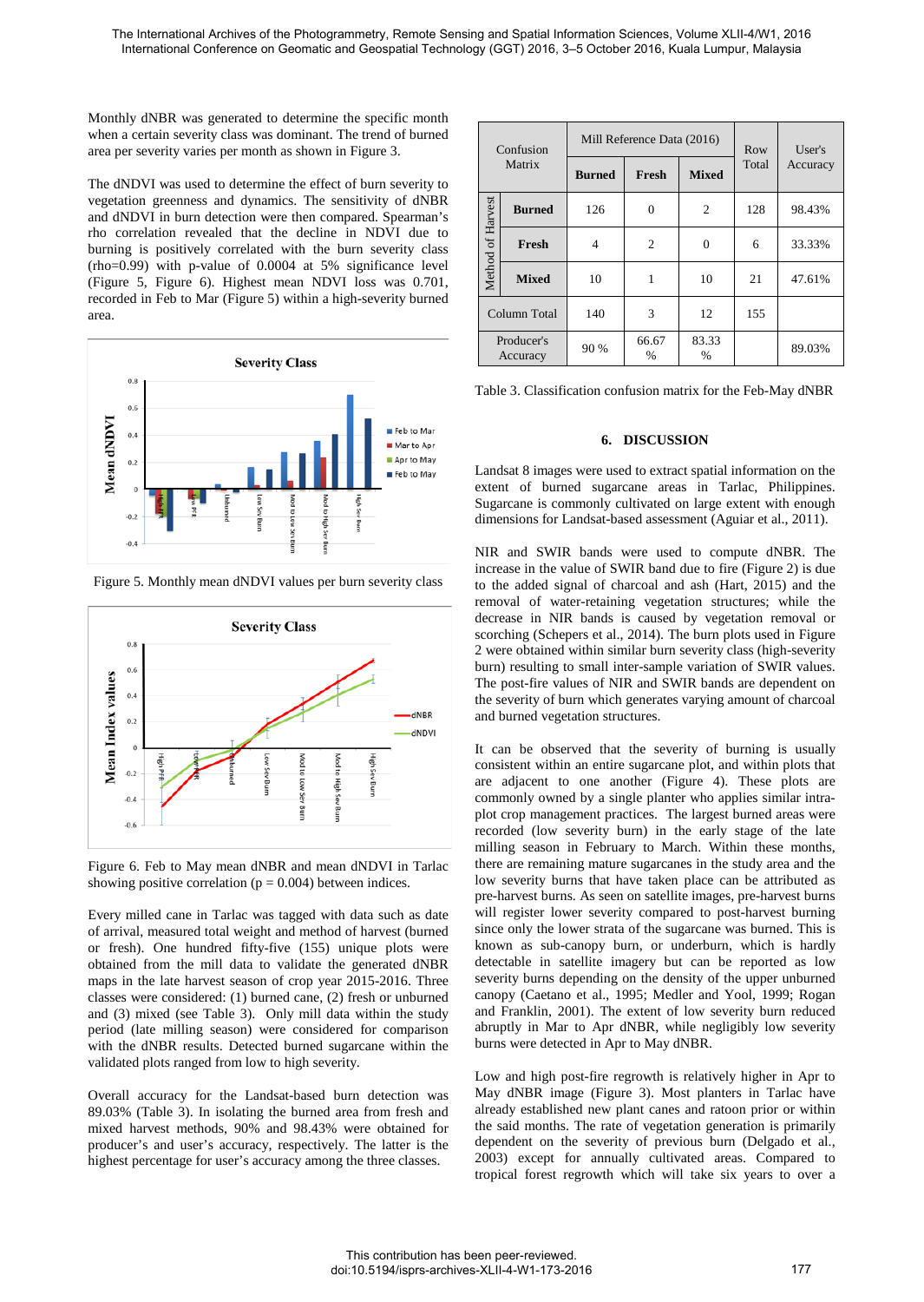decade to recover (Chazdon, 2003; Tonbul, et al., 2016), sugarcane regrowth is faster due to planting intervention. Towards the middle of the last milling season (Mar to Apr), 'moderate to low' and 'moderate to high' severity burn were still detected in the dNBR, with burned areas of 251.1 ha and 35.55 respectively. Since most sugarcanes were already milled in March, these burns may result from post-harvest burning when planters burned remaining trash and tops. These trashes were either left on the ground or compiled prior to burning.

Comparison of dNBR and dNDVI showed that the higher the severity of burn, the greater the decrease in vegetation greenness as reflected by the NDVI values (Figure 6). Similar results were reported by Key and Benson (1999); Delgado et al. (2003); Kokaly et al. (2007); Esquin et al. (2008) and Tonbul et al. (2016). Like dNBR, dNDVI is also commonly used for burned sugarcane area mapping. Although these indices are both sensitive to pre- and post-fire changes, previous studies reported that one index is better than the other for a certain severity class. For example, Esquin et al. (2008) found out that dNBR was more sensitive in distinguishing between unburned to moderate classes while dNBR and dNDVI were equally sensitive in separating between unburned pixels. In this study, the dNBR was found to be consistently more sensitive to the pre- and post-fire changes in all burn severity classes (Figure 6).

High NDVI loss was observed in Feb to Mar (Figure 5) after mature sugarcanes were harvested (pre-harvest burning). Meanwhile, the moderate decrease of NDVI values in Mar to Apr suggests that the burned areas were composed of trashes, dried tops and weeds which have lesser initial NDVI values compared to mature sugarcane. The dNDVI recorded in areas with 'post-fire regrowth' were negative values implicating an improvement in vegetation density within a month or months after burning. Minimal change in dNDVI values can be observed in unburned sugarcane plots (-0.008 to 0.044) where vegetation was not subjected to pre- and post-harvest burning. Unburned areas generated both negative and positive dNDVI values.

## **7. CONCLUSION**

This study has demonstrated that dNBR is a good index in mapping the spatial extent of burning sugarcane during the harvest season in Tarlac, Philippines. The NIR and SWIR bands generated strong opposite responses to burning, making them effective Landsat bands in burn distinction. Although maximum dNBR can show the overall change in cultivated areas from the start to the end of a milling season, a monthly dNBR is significant to determine the trend and severity of both preharvest and post-harvest fires. It can also indicate the start time and rate of sugarcane regrowth. The dNDVI can be used to support dNBR data as they are found to be positively correlated. The workflow used in this study yielded a high accuracy of 89.03% in classifying burned versus unburned sugarcane plots. Observed errors may be caused by the differences between images that are non-attributable to the burn, such as phenological variations in each NBR image. Landsat-based detection of burned sugarcane areas can aid in rapid estimation of burn extent, and must be utilized in the computation of total net weight loss for every area of harvested canes.

## **ACKNOWLEDGEMENTS**

The study was conducted under the Yield Estimation System for Sugarcane (YESS) Project funded by the Sugar Regulatory Administration (SRA), and implemented by the University of the Philippines - Training Center for Applied Geodesy and Photogrammetry (TCAGP).

# **REFERENCES**

Aguiar, D.A., Rudorff, B.F.T., Silva, W.F., Adami, M., Mello, M.P., 2011. Remote sensing images in support of environmental protocol: Monitoring the sugarcane harvest in São Paulo State, Brazil. *Remote Sensing*, 3 (12), pp. 2682-2703.

Barbosa, P., Caetano, M., Santos, T., 2000. Detection of changes in forest landcover type after fires in Portugal. International Archives of Photogrammetry and Remote Sensing. In Proceedings of the 19th ISPRS Congress and Exhibition, Amsterdam. pp . 126-132.

Caetano, M., Mertes, L., Cadete, L., Pereira, J. M. C., 1995. Assessment of a AVHRR data for characterizing burned areas and post-fire vegetation recovery. In Proceedings of the EARSel Workshop on Remote Sensing and GIS Applications to Forest Fire Management. pp. 49-52.

Central Azucarera de Tarlac (CAT), 1998. A manual on quality control of the Raw Sugar Laboratory Section. pp. 1-7.

Chazdon, R. L., 2003. Tropical forest recovery: legacies of human intervention and natural disturbances. *Perspectives in Plant Ecology, Evolution and Systematics*, 6, pp. 51- 71.

Delgado, R.D., Lloret F., Pons, X., 2003. Influence of fire severity on plant regeneration by means of remote sensing imagery. *International Journal of Remote Sensing*, 24(8), pp. 1751-1763.

Esquin, S., Navarro, R., Fernandez, P., 2008. Fire severity assessment by using NBR (Normalized Burn Ratio) and NDVI (Normalized Difference Vegetation Index) derived from Landsat TM/ETM images. *International Journal of Remote Sensing,* 29(4), pp. 1053–1073.

Gomez, J., Chapple, D., McDonald, L., 2006. Sugar losses in burnt and green cane harvesting in Argentina. *Proc. Aust. Soc. Sugar Cane Technol*., 28.

Hart, Q.J., 2015. Detection of sugar cane harvest burning using satellite imaging. California Air Resources Board, Agreement 12-409 http://escholarship.org/uc/item/0jd5m384

Hiranyavasit, C., 2016. Corporate sustainability practices in Thai sugar industry. Proceedings of NIDA International Business Conference 2016. pp 8-16. With reports from WWF Action for Sustainable Sugar. Available online: http://assets.panda.org/downloads/sustainablesugar.pdf

Howard, S., Ohlen, D., McKinley, R., Zhu, Z., and Kitchen, J., 2002. Historical fire severity mapping from Landsat data. Pecora 15/Land Satellite Information IV/ISPRS Commission I/FIEOS 2002 Conference Proceedings.

Key, C.H., Benson, N.C., 1999. A general field method for rating burn severity with extended application to remote